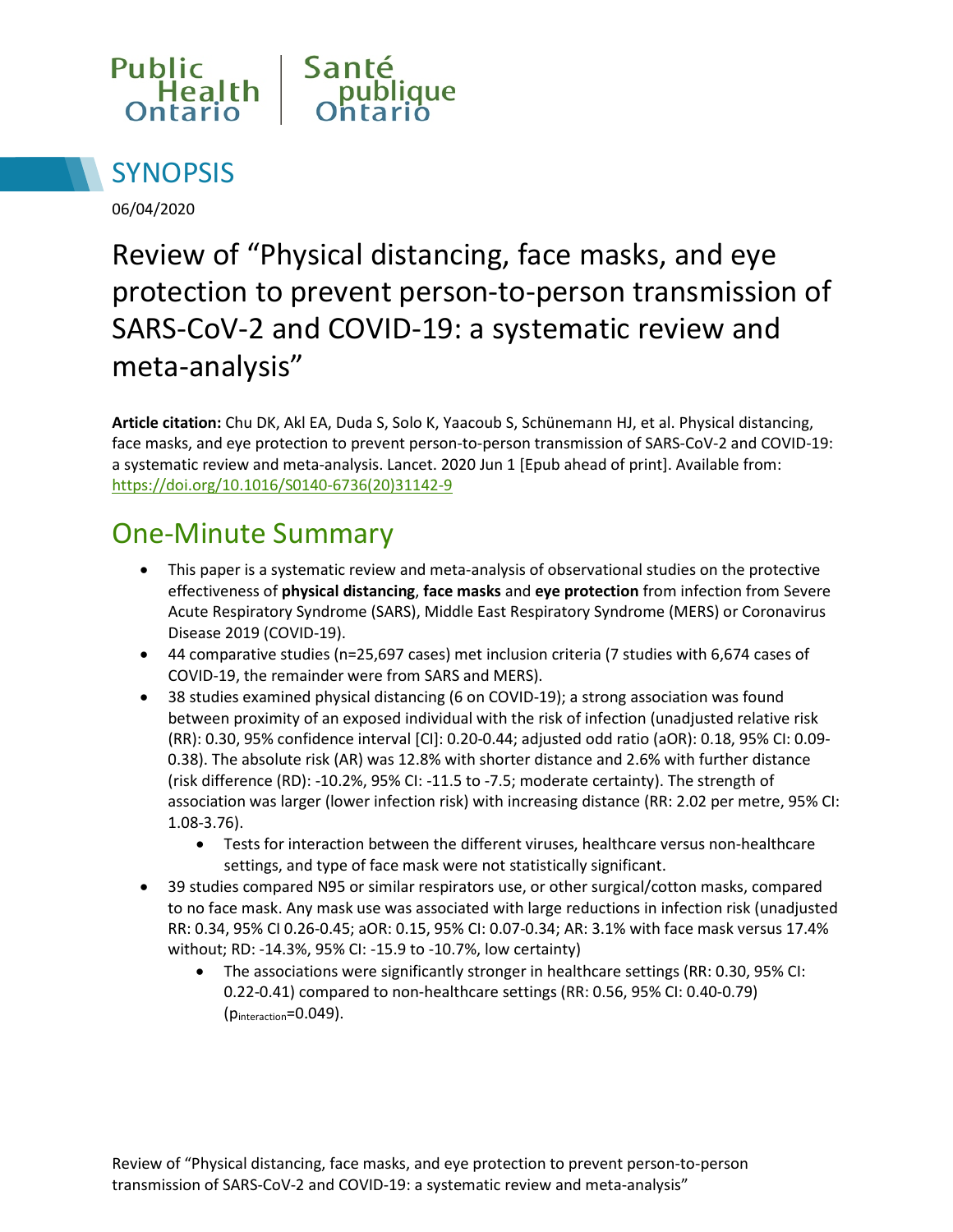- A subgroup analysis of protection from N95 or similar respirators compared to no mask found an aOR: 0.04, 95% CI: 0.004-0.30, and surgical or cotton masks compared to no mask with an aOR: 0.33, 95% CI: 0.17-0.61. However the difference between these two comparisons was not statistically significant (pinteraction=0.090). Adjusting for aerosol generating medical procedures (AGMPs) did have a statistically significant differential effect (pinteraction=0.048).
- In 15 studies, eye protection demonstrated significant protection (unadjusted RR: 0.34, 95% CI: 0.22-0.52; AR: 5.5% with eye protection versus 16.0% without; RD: -10.6%, 95% CI: -12.5 to -7.7; aOR: 0.22, 95% CI: 0.12-0.39, low certainty).

### Additional Information

- Sensitivity analyses related to mask use that utilized a Bayesian approach incorporating data from non-coronavirus studies in preventing influenza-like illness (RR: 0.93, 95% CI: 0.83-1.05) yielded a significant association with protection from COVID-19 (aOR: 0.40, 95% [credible interval [CrI]: 0.16-0.97).
- Similarly, the authors incorporated previous meta-analysis data from randomized controlled trials (RCTs) from mostly influenza comparing N95 respirators to surgical masks (OR: 0.76, 95% CI: 0.54-1.06). This sensitivity analysis resulted in no change in the results which showed a nonstatistically significant association favouring stronger protection from N95 respirators (ratio of aOR: 0.14, 95% CI: 0.02-1.05).

#### PHO Reviewer's Comments

- This is a meta-analysis of the best available evidence on novel coronaviruses demonstrating that policies on physical distancing are associated with large reductions in infection, in particular that further distances are more effective, even beyond 2 metres.
- This meta-analysis supports face masks and eye protection as effective interventions to reduce the risk of COVID-19 in both healthcare, and non-healthcare, settings.
- The authors discuss a possible protective effect of N95 respirators compared to other face masks. While this result was not statistically significant the effect size was large. A major limitation of this analysis is that they combined surgical and cotton masks to compare to N95 or similar respirators. This likely biases the results toward N95 respirators. In the appendix, after removing cotton masks from the analysis, surgical masks compared to no masks found an aOR 0.20, 95%CI 0.06-0.63. In addition, when AGMPs were incorporated there was a statistically significant interaction effect suggesting there may be additional confounding in these observational studies related to N95 respirator use and AGMPs. Previous RCTs evaluating N95 respirators compared to surgical masks for influenza have not found a significant beneficial [effect.](https://doi.org/10.1111/irv.12745) This meta-analysis does not provide conclusive evidence of benefit of N95 respirators compared to surgical masks for non-AGMPs for healthcare workers caring for COVID-19 patients. However, it does provide evidence for equipoise for much needed RCTs. We are aware of one such funded trial (NCT04296643).
- At least one study [\(Seto et al 2003\)](https://doi.org/10.1016/S0140-6736(03)13168-6) was incorrectly abstracted and used in this meta-analyses that biased the results to favour N95 respirators. Further validation of the abstraction of included studies is warranted and we urge caution in interpreting these results until this validation is complete.